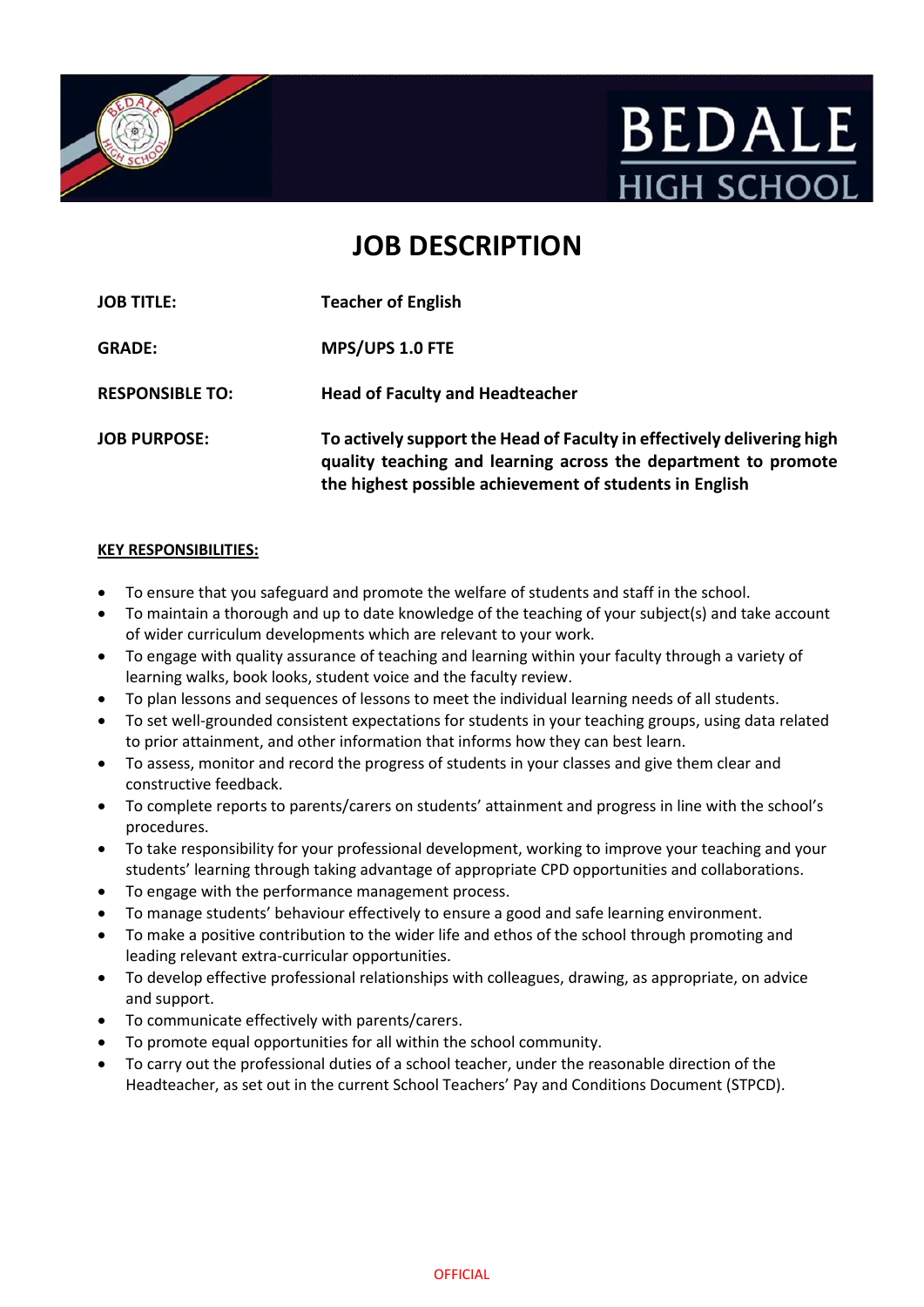# **Other responsibilities for Teachers fall into these key areas:**

# **CURRICULUM**

## **The successful candidate will:**

- Teach their specialist subject/s and secondary subjects as appropriate/required;
- Support in designing a broad, engaging and challenging curriculum that reflects our core values, that enables all pupils to develop a love for the subject and achieve at the highest level, and that is supported by appropriate schemes of learning;
- Share in the planning, implementation and review of the subject to take full account of all statutory and National Curriculum requirements;
- Share responsibility with other members of the faculty for the preparation of teaching materials and review of Schemes of Learning;
- Assist with the development of strategies and learning materials for students in need of learning support or learning extension. Produce and develop differentiated lessons as appropriate;
- Develop and maintain an up-to-date knowledge and understanding of the areas of teaching and pupil support for which the post holder is responsible;
- Work with the Head of Faculty, colleagues and SLT, to establish effective monitoring and evaluation of Teaching and Learning within the Faculty/Subject;
- Work with students to ensure that they know their current progress or GCSE Grade;
- Work with students to ensure that they know how to improve. Set targets with students designed to improve achievement and success in line with faculty and whole school procedures;
- Give constructive feedback, undertake regular monitoring of progress and maintain accurate records;
- Act as a form tutor, as required, planning and delivering PSHE lessons and supporting the Heads of Key Stage and other colleagues on related pastoral matters pertaining to students in the form;
- Maintain full and accurate records of the assessment of student work;
- Promote a positive ethos within the subject area by example and ensure a stimulating environment for learning;
- Make full and effective use of both whole school and faculty rewards systems;
- Promote and embed whole school teaching and learning initiatives (Rosenshine, metacognition, SAS, curriculum sheets) enabling students to make more than expected progress;
- Use appropriate teaching and classroom management strategies to motivate and inspire students;
- Foster and promote faculty and whole school policies on Rewards and Sanctions.

## **ASSESSMENT, RECORDING AND REPORTING**

## **The successful candidate will:**

- Work with your HOF, to establish effective monitoring and evaluation of assessments and follow AFL systems within the faculty;
- Ensure appropriate planning and delivery of assessments, examinations, homework and marking in accordance with whole school and faculty policy;
- Work with students to ensure that they know what targets or GCSE Grades they are working at, what they need to do to improve, and how we can best support their achievement and success;
- Follow whole school expectations around reviewing students' work and giving constructive feedback;
- Provide developmental oral and written feedback to help pupils reflect upon and improve their work;
- Undertake regular monitoring of progress, and maintain accurate records;
- Prepare and present informative reports on pupils' progress to parents in line with whole school policies.
- Attend parent evenings, open evenings and school events as required.

#### **OFFICIAL**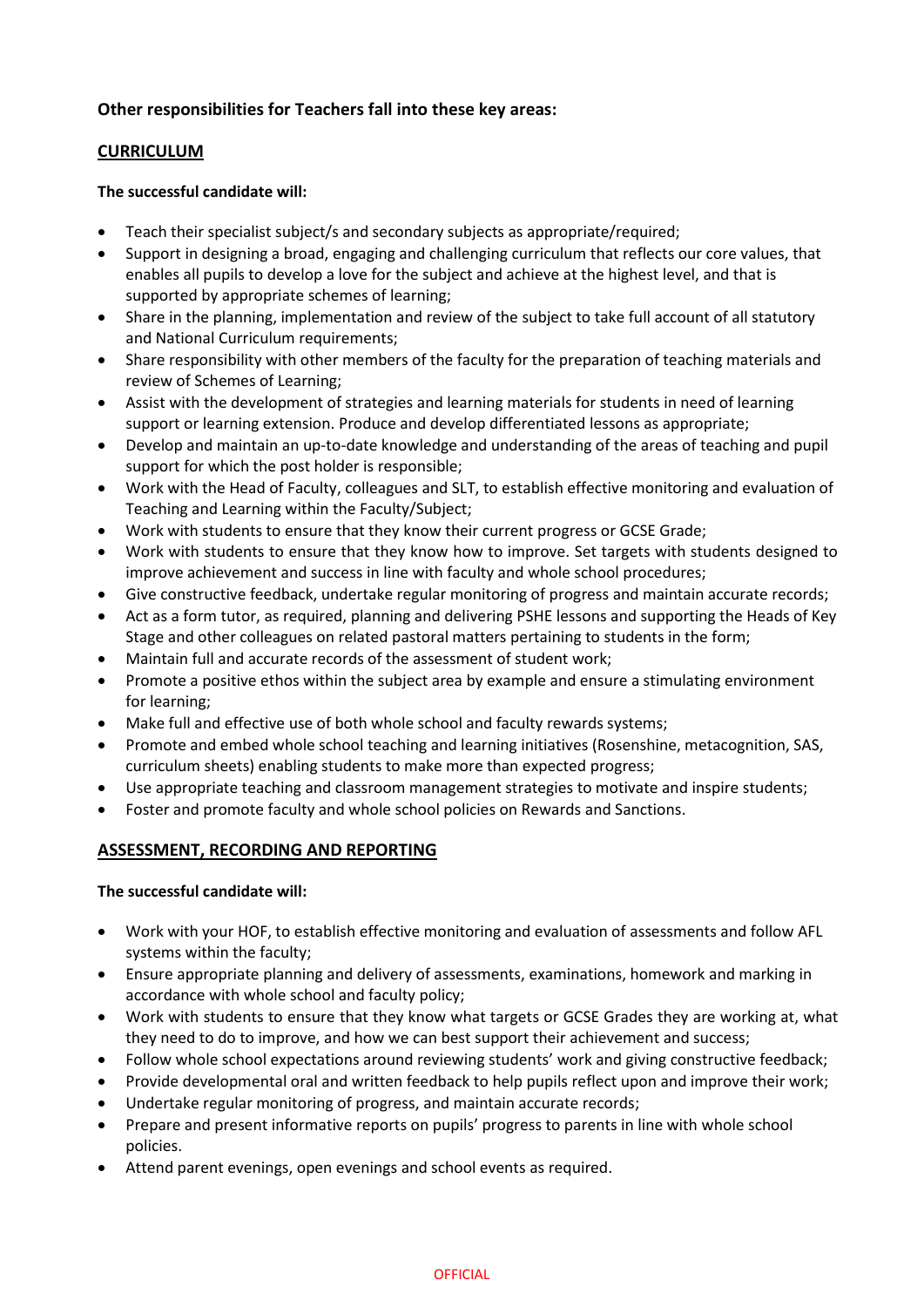## **COMMUNICATION**

#### **The successful candidate will:**

- Promote our core values of courage, commitment and compassion through your teaching, actions and words;
- Have due regard for the systems of communication within the school;
- Attend and contribute to meetings in line with our school calendar;
- Contribute to subject/parent evenings to discuss progress and attainment of students with parents/carers;
- Contribute to Open Evening for the new intake of students each year, to promote the work of the subject area, the students and the school;
- Liaise with the Pastoral team on matters of a pastoral nature pertaining to students under their charge;
- Support all whole-school initiatives designed to ensure that all children are healthy, safe, enjoy their learning, make a positive contribution and are economically secure.

# **HEALTH AND SAFETY**

#### **The successful candidate will:**

- Have due regard for the school's Health and Safety policy and any such issues particular to their subject area;
- Log Health and Safety incidents and near misses and report concerns to the Health and Safety Coordinator;
- Familiarise themselves with fire regulations;
- Have due regard for student safety and report any concerns to the appropriate school body;
- Supervise corridors and classroom entrances at the beginning and end of lessons to ensure that students conduct themselves in an orderly fashion in between lessons and ensure that they are on the corridors to meet and greet their classes at the start of every lesson.

## **OTHER RESPONSIBILITIES**

#### **The successful candidate will:**

- Participate fully in professional development activities to develop good practice, sharing the learning from these as appropriate;
- Make an effective contribution to the aspirations of the school;
- Work with HOF during Faculty Reviews and the yearly evaluation of the Quality of Education in your Faculty;
- Carry out break and after school duties where directed;
- Support trainees that join the Faculty from local university providers.